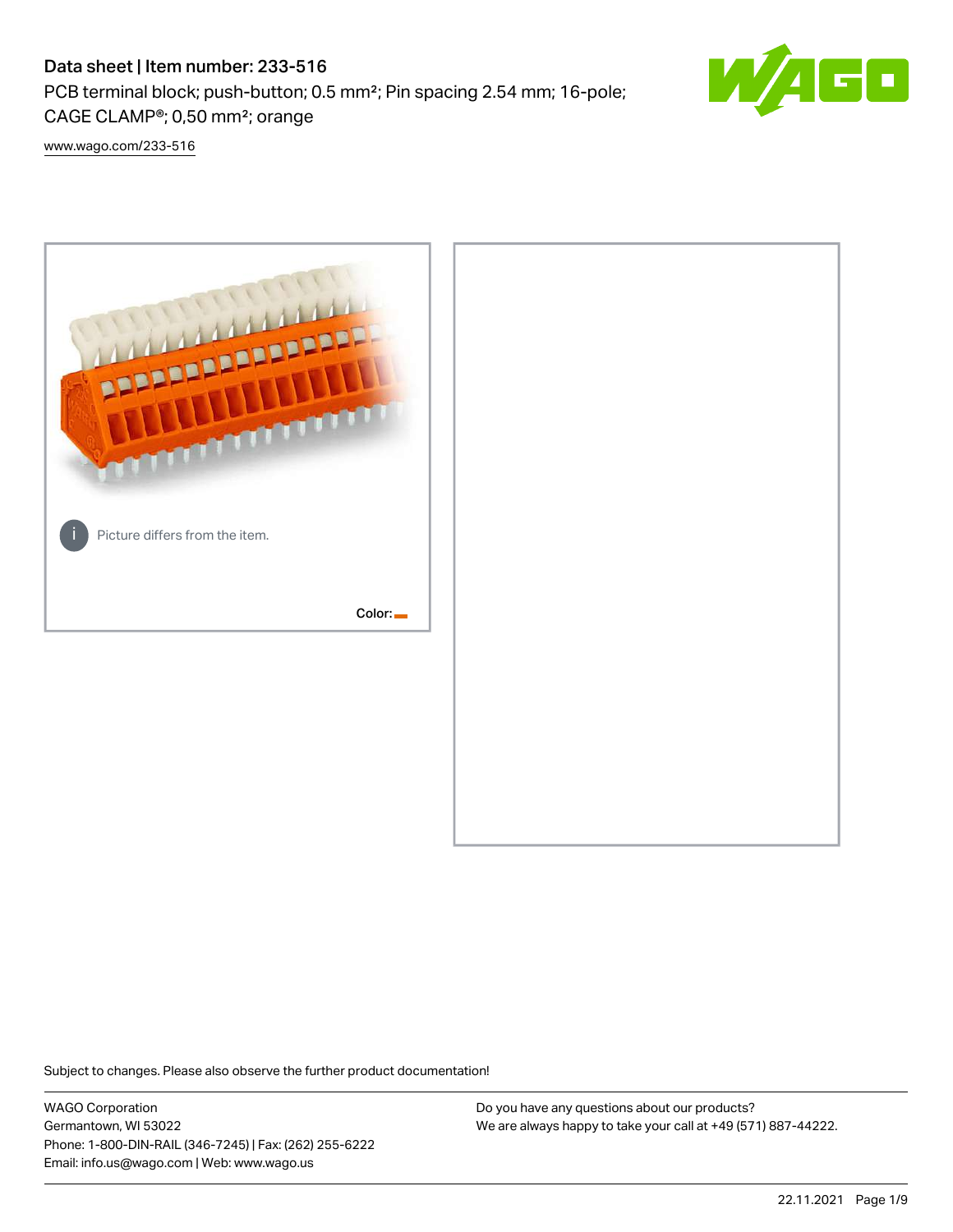

Dimensions in mm

 $L =$  (pole no. x pin spacing) + 2.3 mm

#### Item description

- $\blacksquare$  Compact PCB terminal strips with CAGE CLAMP<sup>®</sup> connection and screwdriver actuation parallel or perpendicular to conductor entry
- П Double solder pins for high mechanical
- $\blacksquare$ Custom color combinations

Subject to changes. Please also observe the further product documentation!

WAGO Corporation Germantown, WI 53022 Phone: 1-800-DIN-RAIL (346-7245) | Fax: (262) 255-6222 Email: info.us@wago.com | Web: www.wago.us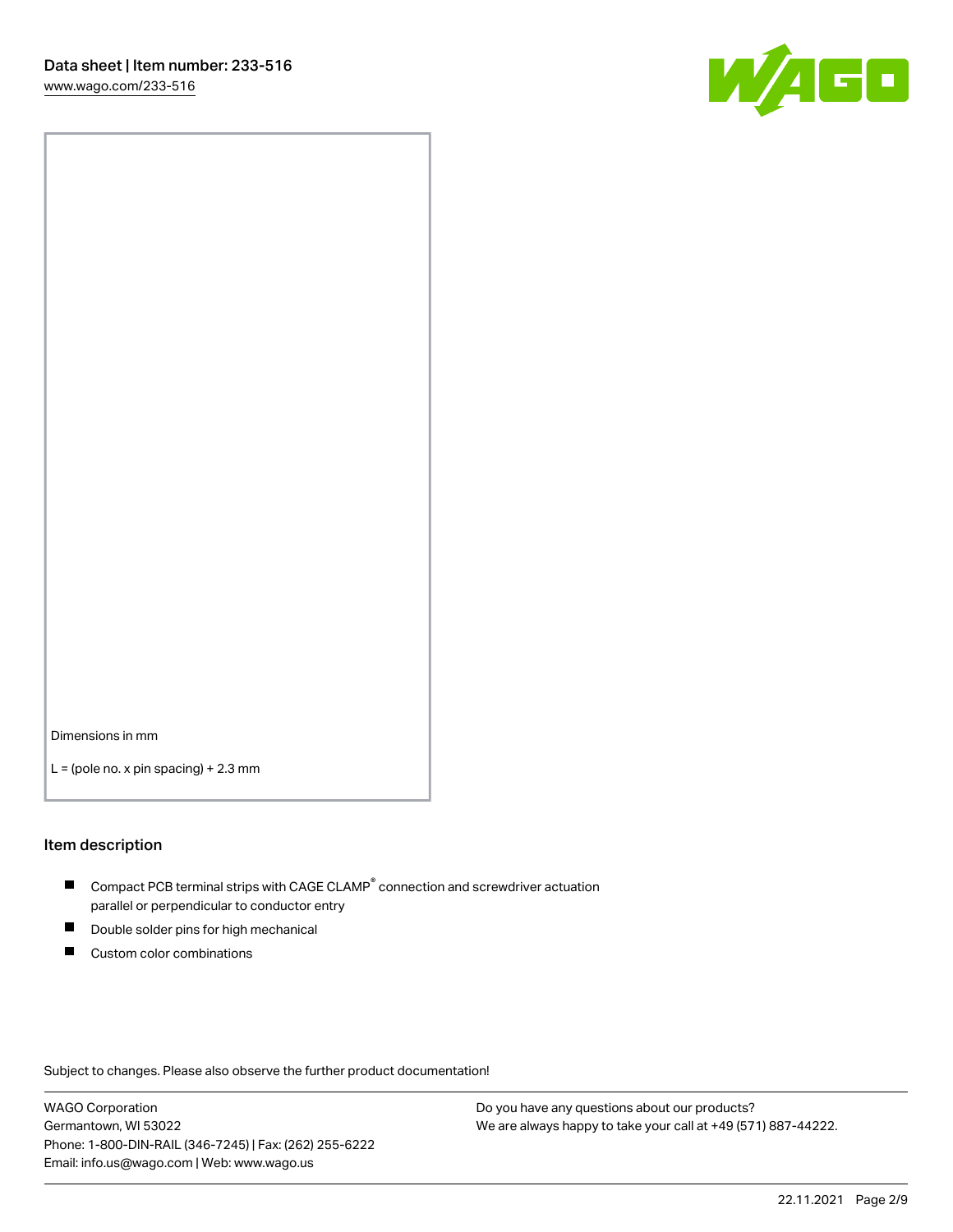

# Data Notes

| Variants: | Other pole numbers                                               |
|-----------|------------------------------------------------------------------|
|           | Other colors                                                     |
|           | Mixed-color PCB connector strips                                 |
|           | Direct marking                                                   |
|           | Other versions (or variants) can be requested from WAGO Sales or |
|           | configured at https://configurator.wago.com/                     |
|           |                                                                  |

# Electrical data

# IEC Approvals

| Ratings per                 | IEC/EN 60664-1                                                        |
|-----------------------------|-----------------------------------------------------------------------|
| Rated voltage (III / 3)     | 63 V                                                                  |
| Rated surge voltage (III/3) | $2.5$ kV                                                              |
| Rated voltage (III/2)       | 160 V                                                                 |
| Rated surge voltage (III/2) | $2.5$ kV                                                              |
| Nominal voltage (II/2)      | 320 V                                                                 |
| Rated surge voltage (II/2)  | $2.5$ kV                                                              |
| Rated current               | 6 A                                                                   |
| Legend (ratings)            | $(III / 2)$ $\triangle$ Overvoltage category III / Pollution degree 2 |

# UL Approvals

| Approvals per                  | <b>UL 1059</b> |
|--------------------------------|----------------|
| Rated voltage UL (Use Group B) | 150V           |
| Rated current UL (Use Group B) |                |

### CSA Approvals

| Approvals per                   | CSA   |
|---------------------------------|-------|
| Rated voltage CSA (Use Group B) | 150 V |
| Rated current CSA (Use Group B) |       |

# Connection data

| Total number of connection points |  |
|-----------------------------------|--|
| Total number of potentials        |  |
| Number of connection types        |  |

Subject to changes. Please also observe the further product documentation!

| <b>WAGO Corporation</b>                                | Do you have any questions about our products?                 |
|--------------------------------------------------------|---------------------------------------------------------------|
| Germantown, WI 53022                                   | We are always happy to take your call at +49 (571) 887-44222. |
| Phone: 1-800-DIN-RAIL (346-7245)   Fax: (262) 255-6222 |                                                               |
| Email: info.us@wago.com   Web: www.wago.us             |                                                               |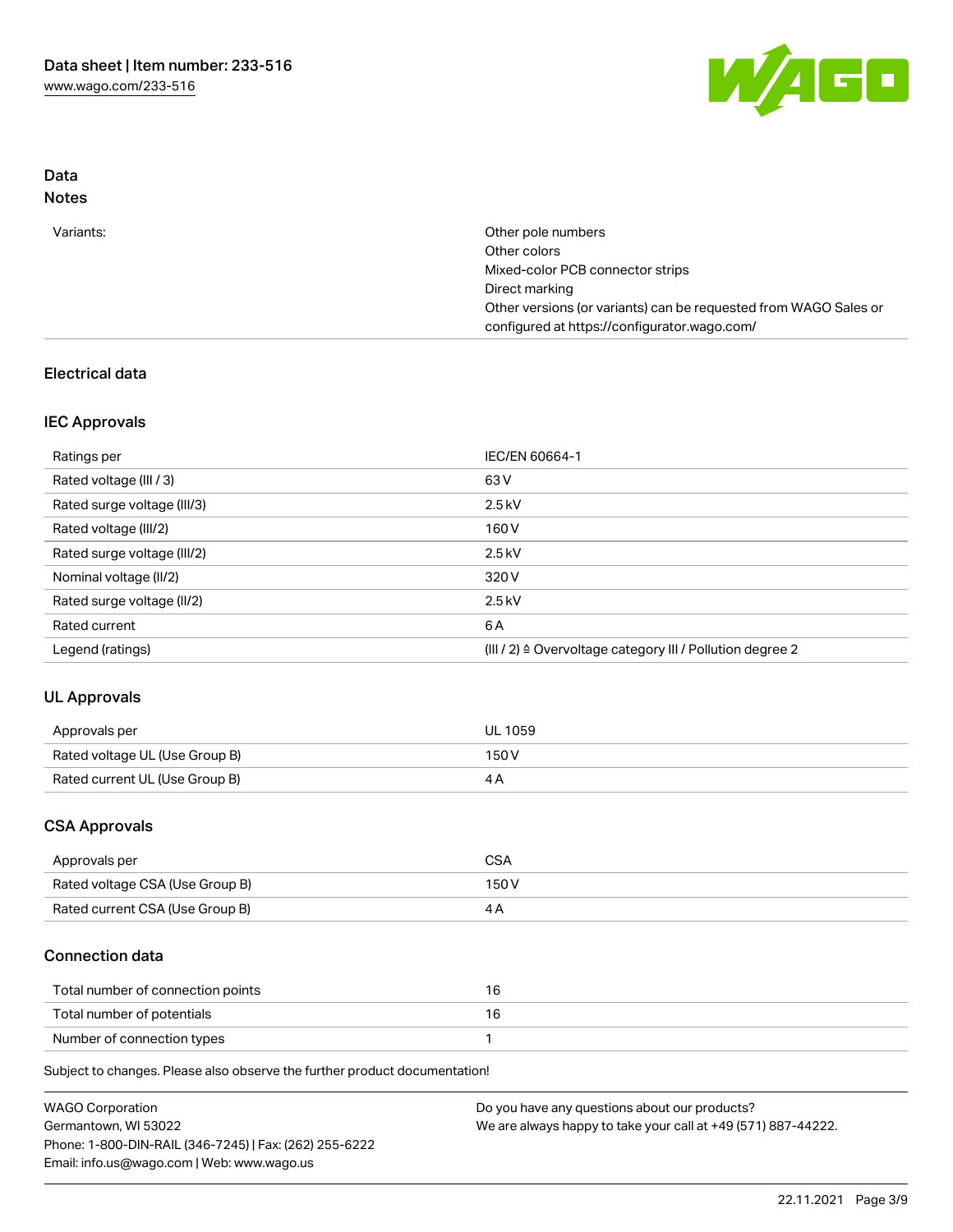[www.wago.com/233-516](http://www.wago.com/233-516)



Number of levels 1

#### Connection 1

| Connection technology                             | CAGE CLAMP                                                                                                                                                                          |
|---------------------------------------------------|-------------------------------------------------------------------------------------------------------------------------------------------------------------------------------------|
| Actuation type                                    | Push-button                                                                                                                                                                         |
| Solid conductor                                   | $0.080.5$ mm <sup>2</sup> / 28  20 AWG                                                                                                                                              |
| Fine-stranded conductor                           | $0.080.5$ mm <sup>2</sup> / 28  20 AWG                                                                                                                                              |
| Fine-stranded conductor; with insulated ferrule   | $0.25 \text{ mm}^2$                                                                                                                                                                 |
| Fine-stranded conductor; with uninsulated ferrule | $0.25 \text{ mm}^2$                                                                                                                                                                 |
| Note (conductor cross-section)                    | Terminating 0.75 mm <sup>2</sup> /18 AWG conductors is possible; however<br>insulation diameter allows only every other clamping unit to be<br>terminated with this conductor size. |
| Strip length                                      | $56$ mm / 0.2  0.24 inch                                                                                                                                                            |
| Conductor connection direction to PCB             | 30 <sup>°</sup>                                                                                                                                                                     |
| Number of poles                                   | 16                                                                                                                                                                                  |

# Physical data

| Pin spacing                          | $2.54 \, \text{mm}$ / 0.1 inch |
|--------------------------------------|--------------------------------|
| Width                                | 42.94 mm / 1.691 inch          |
| Height                               | 19.5 mm / 0.768 inch           |
| Height from the surface              | 15.5 mm / 0.61 inch            |
| Depth                                | 13.9 mm / 0.547 inch           |
| Solder pin length                    | 4 mm                           |
| Solder pin dimensions                | $0.5 \times 0.75$ mm           |
| Drilled hole diameter with tolerance | 1.1 <sup>(+0.1)</sup> mm       |

# PCB contact

| PCB Contact                         | THT                                      |
|-------------------------------------|------------------------------------------|
| Solder pin arrangement              | over the entire terminal strip (in-line) |
| Number of solder pins per potential |                                          |

# Material data

| Color               | orange           |
|---------------------|------------------|
| Material group      |                  |
| Insulation material |                  |
|                     | Polyamide (PA66) |

Subject to changes. Please also observe the further product documentation!

| <b>WAGO Corporation</b>                                | Do you have any questions about our products?                 |
|--------------------------------------------------------|---------------------------------------------------------------|
| Germantown, WI 53022                                   | We are always happy to take your call at +49 (571) 887-44222. |
| Phone: 1-800-DIN-RAIL (346-7245)   Fax: (262) 255-6222 |                                                               |
| Email: info.us@wago.com   Web: www.wago.us             |                                                               |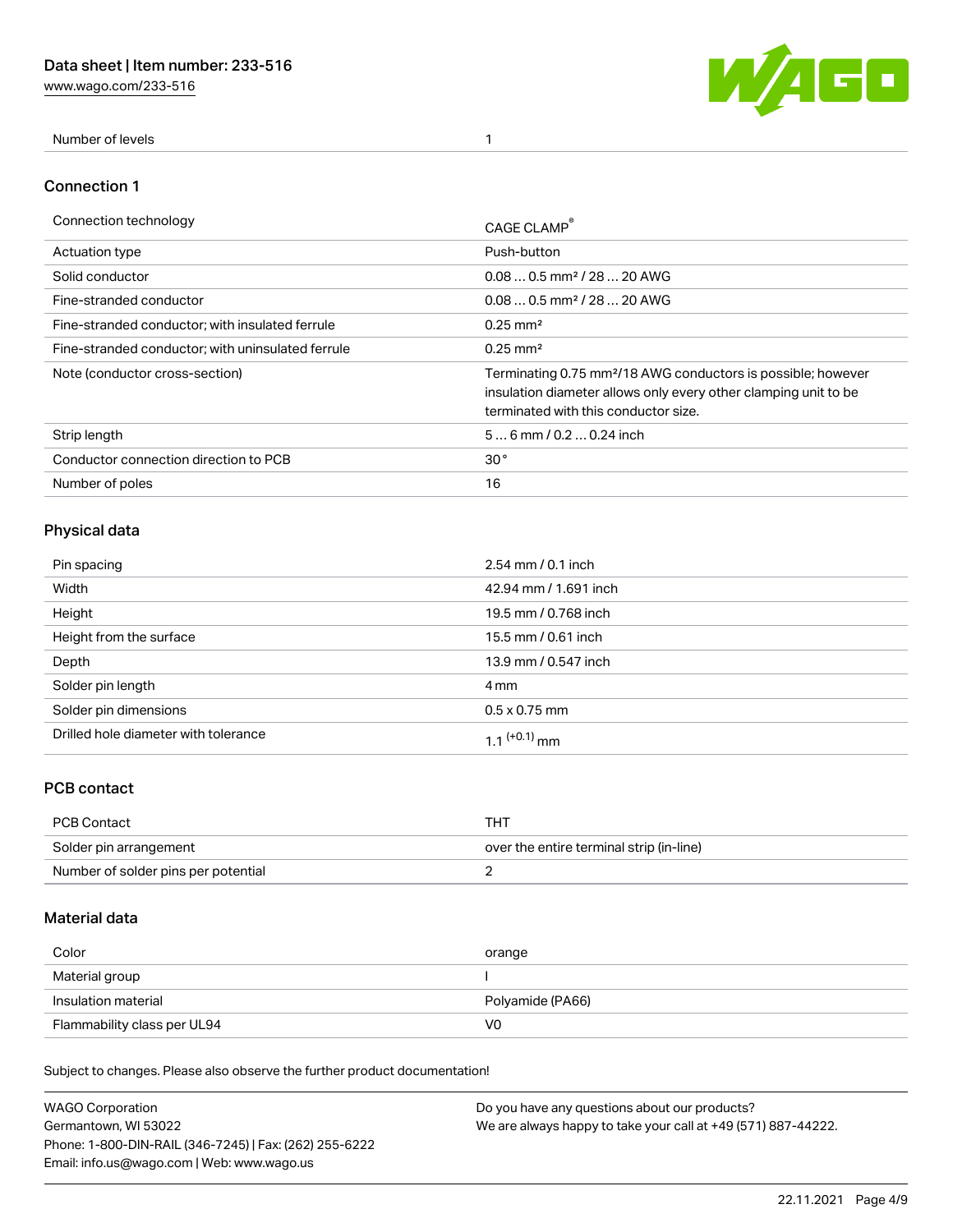# Data sheet | Item number: 233-516

[www.wago.com/233-516](http://www.wago.com/233-516)



| Clamping spring material | Chrome nickel spring steel (CrNi)       |
|--------------------------|-----------------------------------------|
| Contact material         | Electrolytic copper ( $E_{\text{Cu}}$ ) |
| Contact plating          | tin-plated                              |
| Fire load                | $0.116$ MJ                              |
| Weight                   | 6.5 <sub>g</sub>                        |

### Environmental requirements

| Limit temperature range | $-60+105 °C$ |
|-------------------------|--------------|
|-------------------------|--------------|

#### Commercial data

| <b>Product Group</b>  | 4 (Printed Circuit) |
|-----------------------|---------------------|
| PU (SPU)              | 100 (25) Stück      |
| Packaging type        | box                 |
| Country of origin     | CН                  |
| <b>GTIN</b>           | 4045454050528       |
| Customs tariff number | 8536904000          |

### Approvals / Certificates

#### Country specific Approvals

| Logo       | Approval                                                                   | <b>Additional Approval Text</b> | Certificate<br>name   |
|------------|----------------------------------------------------------------------------|---------------------------------|-----------------------|
|            | <b>CCA</b><br>DEKRA Certification B.V.                                     | EN 60998                        | <b>NTR NL</b><br>6946 |
| EMA<br>EUR | <b>CCA</b><br>DEKRA Certification B.V.                                     | EN 60998                        | 2153951.01            |
|            | <b>CCA</b><br>DEKRA Certification B.V.                                     | EN 60947-7-4                    | <b>NTR NL</b><br>7786 |
|            | <b>CSA</b><br>DEKRA Certification B.V.                                     | C <sub>22.2</sub>               | 1465035               |
|            | <b>KEMA/KEUR</b><br><b>DEKRA Certification B.V.</b>                        | EN 60947-7-4                    | 71-111040             |
|            | Subject to changes. Please also observe the further product documentation! |                                 |                       |

WAGO Corporation Germantown, WI 53022 Phone: 1-800-DIN-RAIL (346-7245) | Fax: (262) 255-6222 Email: info.us@wago.com | Web: www.wago.us

Do you have any questions about our products? We are always happy to take your call at +49 (571) 887-44222.

 $C$  cattle at  $\epsilon$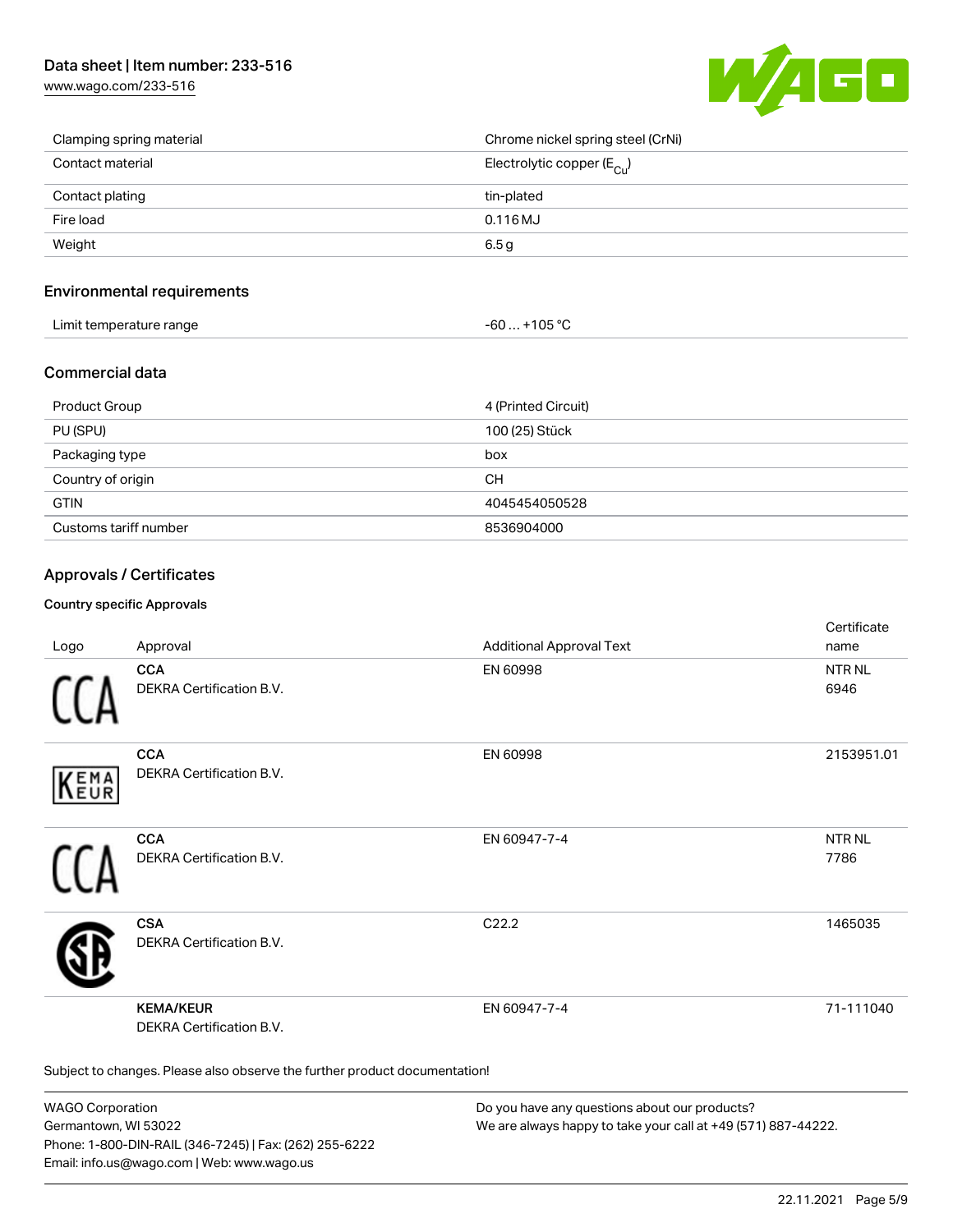



#### Ship Approvals

|                     |                                        |                                 | Certificate |
|---------------------|----------------------------------------|---------------------------------|-------------|
| Logo                | Approval                               | <b>Additional Approval Text</b> | name        |
| ABS.                | <b>ABS</b>                             | -                               | $19 -$      |
|                     | American Bureau of Shipping            |                                 | HG1869876-  |
|                     |                                        |                                 | <b>PDA</b>  |
|                     |                                        |                                 |             |
|                     | BV                                     | <b>IEC 60998</b>                | 11915/D0    |
|                     | Bureau Veritas S.A.                    |                                 | <b>BV</b>   |
|                     |                                        |                                 |             |
| <b>BUREAU</b>       |                                        |                                 |             |
|                     | <b>DNV GL</b>                          | -                               | TAE000016Z  |
|                     | Det Norske Veritas, Germanischer Lloyd |                                 |             |
| <b>UL-Approvals</b> |                                        |                                 |             |
|                     |                                        |                                 | Certificate |
| Logo                | Approval                               | <b>Additional Approval Text</b> | name        |

| Logo                          | Approval                      | <b>Additional Approval Text</b> | name   |
|-------------------------------|-------------------------------|---------------------------------|--------|
|                               | ul                            | <b>UL 1059</b>                  | E45172 |
| P<br>$\overline{\phantom{a}}$ | UL International Germany GmbH |                                 |        |

### Optional accessories

| <b>Ferrules</b> |                                                                                                                         |                      |
|-----------------|-------------------------------------------------------------------------------------------------------------------------|----------------------|
| Ferrule         |                                                                                                                         |                      |
|                 | Item no.: 216-131<br>Ferrule; Sleeve for 0.25 mm <sup>2</sup> / AWG 24; uninsulated; electro-tin plated; silver-colored | www.wago.com/216-131 |
|                 | Item no.: 216-151<br>Ferrule; Sleeve for 0.25 mm <sup>2</sup> / AWG 24; uninsulated; electro-tin plated                 | www.wago.com/216-151 |
|                 | Item no.: 216-301<br>Ferrule; Sleeve for 0.25 mm <sup>2</sup> / AWG 24; insulated; electro-tin plated; yellow           | www.wago.com/216-301 |
|                 | Item no.: 216-321<br>Ferrule; Sleeve for 0.25 mm <sup>2</sup> / AWG 24; insulated; electro-tin plated; yellow           | www.wago.com/216-321 |
|                 | Marking accessories                                                                                                     |                      |
| Marking strip   |                                                                                                                         |                      |

Item no.: 210-331/250-207

Subject to changes. Please also observe the further product documentation!

| <b>WAGO Corporation</b>                                |
|--------------------------------------------------------|
| Germantown, WI 53022                                   |
| Phone: 1-800-DIN-RAIL (346-7245)   Fax: (262) 255-6222 |
| Email: info.us@wago.com   Web: www.wago.us             |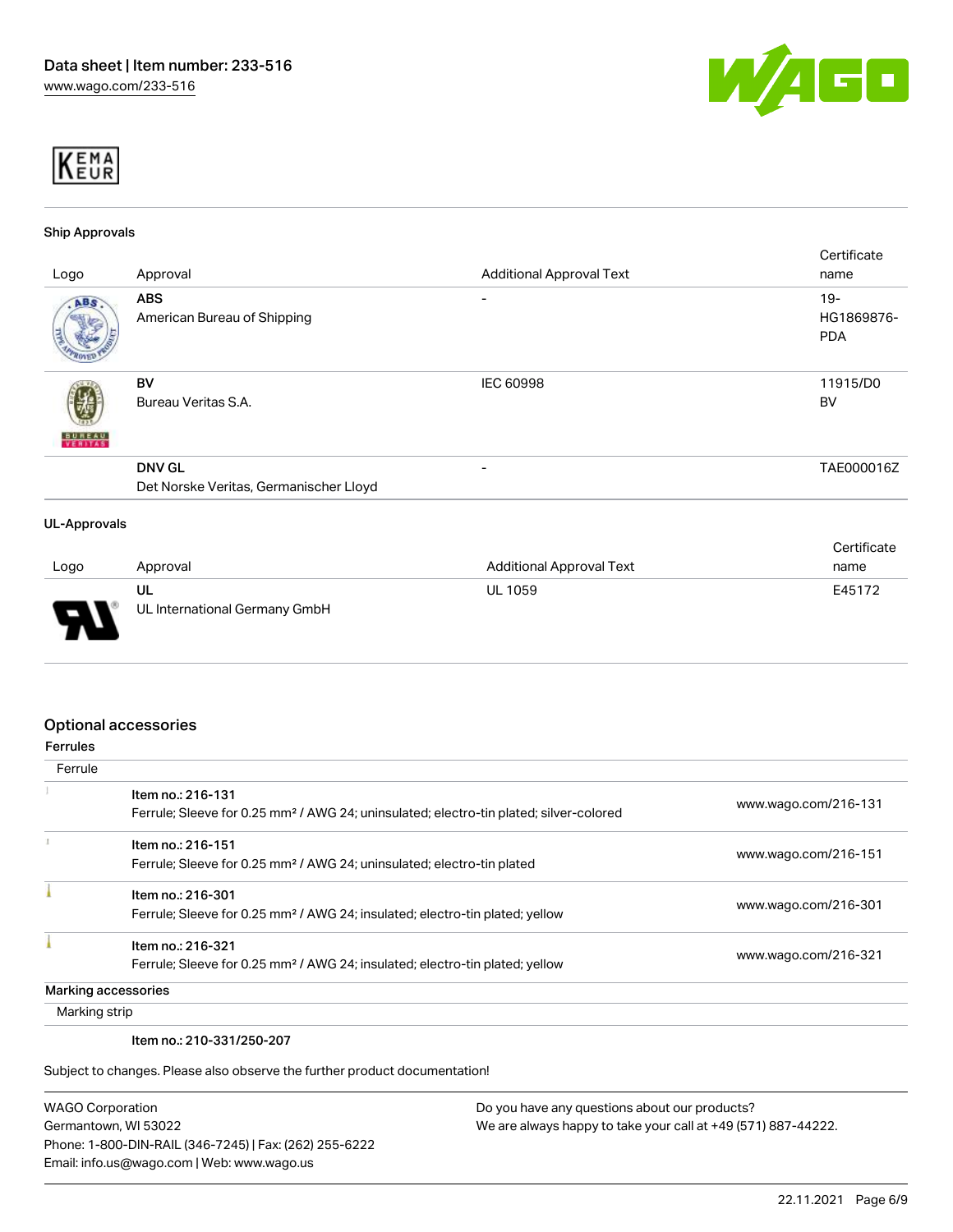

|                | Marking strips; as a DIN A4 sheet; MARKED; 1-48 (100x); Height of marker strip: 2.3 mm/0.091 in; Strip<br>length 182 mm; Horizontal marking; Self-adhesive; white  | www.wago.com/210-331<br>/250-207 |
|----------------|--------------------------------------------------------------------------------------------------------------------------------------------------------------------|----------------------------------|
|                | Item no.: 210-331/250-202                                                                                                                                          | www.wago.com/210-331             |
|                | Marking strips; as a DIN A4 sheet; MARKED; 1-16 (400x); Height of marker strip: 2.3 mm/0.091 in; Strip                                                             | /250-202                         |
|                | length 182 mm; Horizontal marking; Self-adhesive; white                                                                                                            |                                  |
|                | Item no.: 210-331/254-204                                                                                                                                          |                                  |
|                | Marking strips; as a DIN A4 sheet; MARKED; 17-32 (400x); Height of marker strip: 2.3 mm/0.091 in; Strip<br>length 182 mm; Horizontal marking; Self-adhesive; white | www.wago.com/210-331<br>/254-204 |
|                | Item no.: 210-331/250-204                                                                                                                                          |                                  |
|                | Marking strips; as a DIN A4 sheet; MARKED; 17-32 (400x); Height of marker strip: 2.3 mm/0.091 in; Strip                                                            | www.wago.com/210-331<br>/250-204 |
|                | length 182 mm; Horizontal marking; Self-adhesive; white                                                                                                            |                                  |
|                | Item no.: 210-331/254-206                                                                                                                                          |                                  |
|                | Marking strips; as a DIN A4 sheet; MARKED; 33-48 (400x); Height of marker strip: 2.3 mm/0.091 in; Strip                                                            | www.wago.com/210-331             |
|                | length 182 mm; Horizontal marking; Self-adhesive; white                                                                                                            | /254-206                         |
|                | Item no.: 210-331/250-206                                                                                                                                          |                                  |
|                | Marking strips; as a DIN A4 sheet; MARKED; 33-48 (400x); Height of marker strip: 2.3 mm/0.091 in; Strip                                                            | www.wago.com/210-331             |
|                | length 182 mm; Horizontal marking; Self-adhesive; white                                                                                                            | /250-206                         |
|                | Item no.: 210-331/254-202                                                                                                                                          |                                  |
|                | Marking strips; as a DIN A4 sheet; MARKED; 1-16 (400x); Height of marker strip: 2.3 mm/0.091 in; Strip                                                             | www.wago.com/210-331             |
|                | length 182 mm; Horizontal marking; Self-adhesive; white                                                                                                            | /254-202                         |
|                | Item no.: 210-331/254-207                                                                                                                                          |                                  |
|                | Marking strips; as a DIN A4 sheet; MARKED; 1-48 (100x); Height of marker strip: 2.3 mm/0.091 in; Strip                                                             | www.wago.com/210-331             |
|                | length 182 mm; Horizontal marking; Self-adhesive; white                                                                                                            | /254-207                         |
| <b>Tools</b>   |                                                                                                                                                                    |                                  |
| Operating tool |                                                                                                                                                                    |                                  |
|                | Item no.: 210-648                                                                                                                                                  |                                  |
|                | Operating tool; Blade: 2.5 x 0.4 mm; with a partially insulated shaft; angled; short                                                                               | www.wago.com/210-648             |
|                | Item no.: 210-719                                                                                                                                                  |                                  |
|                | Operating tool; Blade: 2.5 x 0.4 mm; with a partially insulated shaft                                                                                              | www.wago.com/210-719             |

# Downloads

Documentation

#### Additional Information

| Technical explanations | 2019 Apr 3 | pdf    | Download |
|------------------------|------------|--------|----------|
|                        |            | 2.0 MB |          |

# CAD files

# CAE data

Subject to changes. Please also observe the further product documentation!

| <b>WAGO Corporation</b>                                | Do you have any questions about our products?                 |
|--------------------------------------------------------|---------------------------------------------------------------|
| Germantown, WI 53022                                   | We are always happy to take your call at +49 (571) 887-44222. |
| Phone: 1-800-DIN-RAIL (346-7245)   Fax: (262) 255-6222 |                                                               |
| Email: info.us@wago.com   Web: www.wago.us             |                                                               |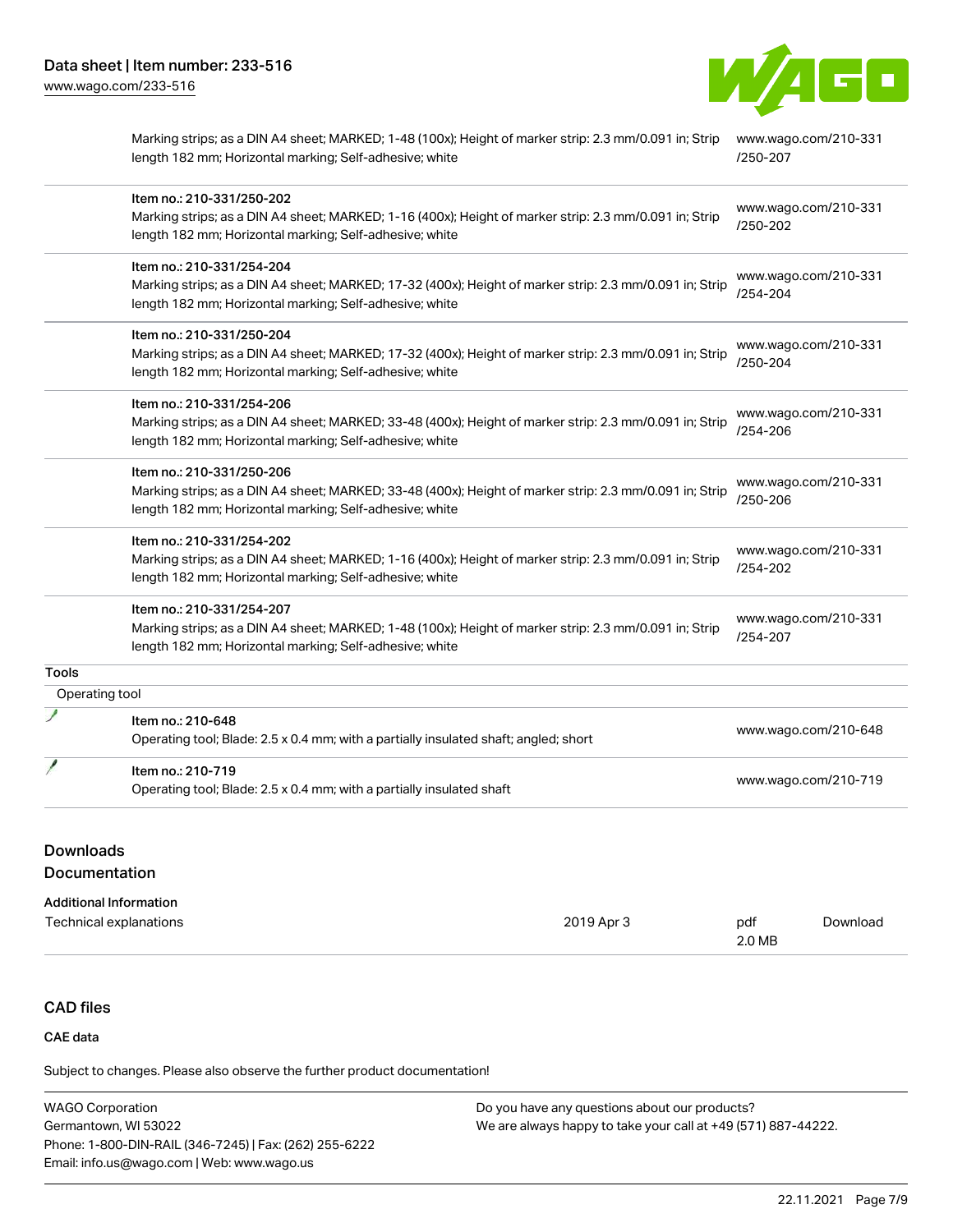

|                                                                                                                                                                        | <b>URL</b> | Download |
|------------------------------------------------------------------------------------------------------------------------------------------------------------------------|------------|----------|
|                                                                                                                                                                        | <b>URL</b> | Download |
|                                                                                                                                                                        |            |          |
|                                                                                                                                                                        | <b>URL</b> | Download |
| CAx data for your PCB design, consisting of "schematic symbols and PCB footprints",<br>allow easy integration of the WAGO component into your development environment. |            |          |
|                                                                                                                                                                        |            |          |
|                                                                                                                                                                        |            |          |
| Altium 6 to current version                                                                                                                                            |            |          |
|                                                                                                                                                                        |            |          |
|                                                                                                                                                                        |            |          |
|                                                                                                                                                                        |            |          |
|                                                                                                                                                                        |            |          |
| Mentor Graphics BoardStation                                                                                                                                           |            |          |
| Mentor Graphics Design Architect                                                                                                                                       |            |          |
| Mentor Graphics Design Expedition 99 and 2000                                                                                                                          |            |          |
| OrCAD 9.X PCB and Capture                                                                                                                                              |            |          |
| PADS PowerPCB 3, 3.5, 4.X, and 5.X                                                                                                                                     |            |          |
| PADS PowerPCB and PowerLogic 3.0                                                                                                                                       |            |          |
| PCAD 2000, 2001, 2002, 2004, and 2006                                                                                                                                  |            |          |
|                                                                                                                                                                        |            |          |
|                                                                                                                                                                        |            |          |
|                                                                                                                                                                        |            |          |
|                                                                                                                                                                        |            |          |
|                                                                                                                                                                        |            |          |
|                                                                                                                                                                        |            |          |
|                                                                                                                                                                        |            |          |
| Zuken CR-5000 and CR-8000                                                                                                                                              |            |          |
| PCB Component Libraries (EDA), PCB CAD Library Ultra Librarian                                                                                                         |            |          |
|                                                                                                                                                                        |            |          |
|                                                                                                                                                                        | URL        | Download |
| Subject to changes. Please also observe the further product documentation!                                                                                             |            |          |

WAGO Corporation Germantown, WI 53022 Phone: 1-800-DIN-RAIL (346-7245) | Fax: (262) 255-6222 Email: info.us@wago.com | Web: www.wago.us